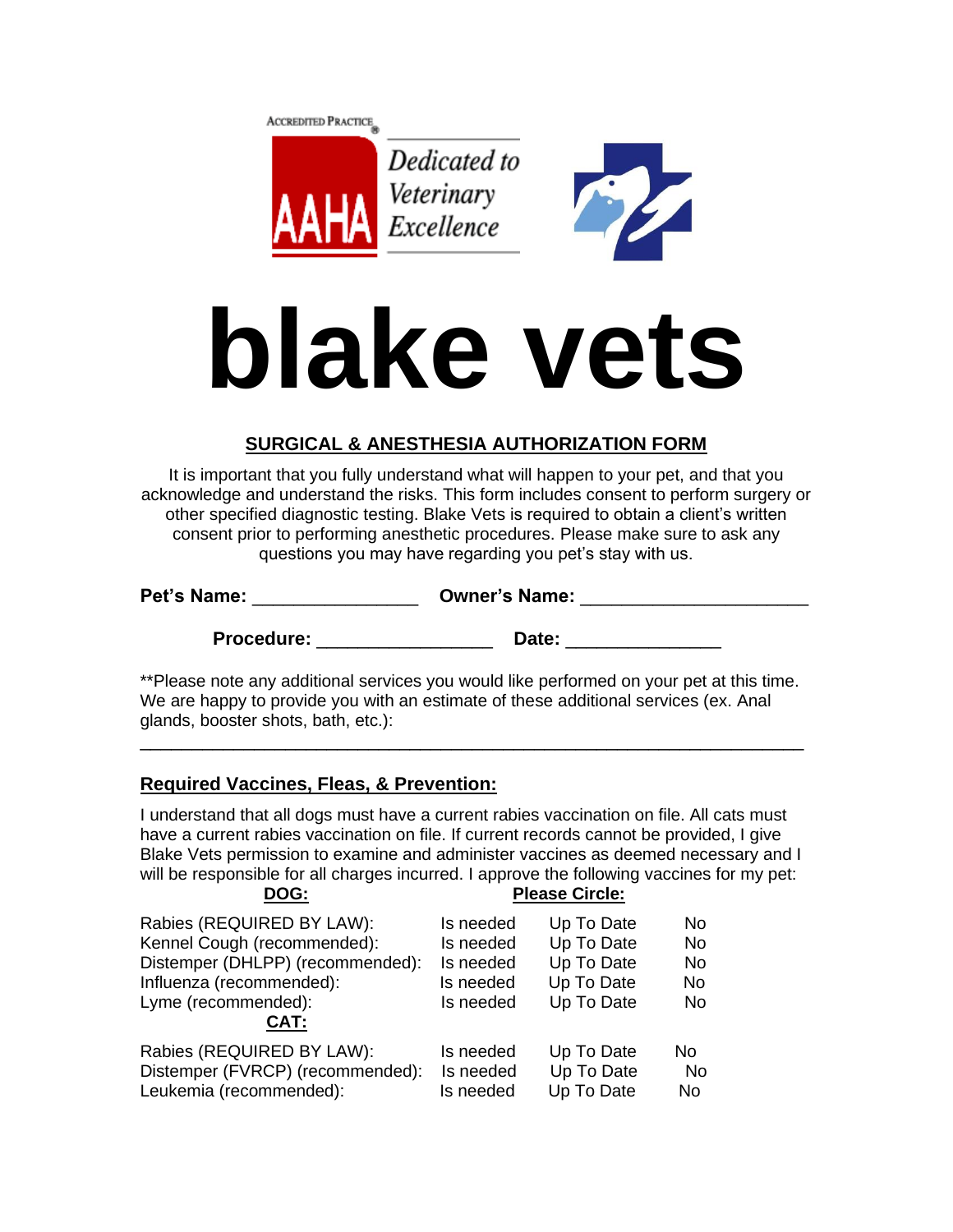**If my pet is found to have ear mites, fleas, or flea dirt, Blake Vet will notify me and administer the appropriate treatment. I will be responsible for all charges incurred.**

# **INITIAL:** \_\_\_\_\_\_\_\_\_\_\_\_\_\_

# **Monitoring During Surgery:**

Blake Vets provides SurgiVet anesthesia monitoring for all patients undergoing anesthesia. In addition to using physical parameters to monitor their patient, Blake Vet will also use advanced technology to help detect early changes in the patient's anesthetic levels and to help identify problems. SurgiVet monitoring equipment has the ability to sound alarms when pre-set parameters change, alerting your veterinarian to early concerns detected by the monitor. This is **required** for all pets. Therefore, adjustments in anesthetic protocols can be accomplished before unexpected and unpleasant complications occur.

Yes, I would like Blake Vet to use SurgiVet Monitoring. **Cost: (Included)**

# **INITIAL:** \_\_\_\_\_\_\_\_\_\_\_\_\_\_

# **Pre-Anesthetic Blood Work and Anesthesia: (required over the age of 7)**

Pre-anesthetic blood work screens important organs for problems that may put your pet at a greater risk under general anesthesia. Pre-anesthetic blood work is highly recommended for all pets, but is **required** for pets 7 yrs. and older as senior animals have an increased risk when undergoing anesthesia. A comprehensive diagnostic profile can be done in-house prior to your pet's procedure.

- Yes, I would like pre-anesthetic blood work prior to anesthesia. **The cost is \$180**
- $\Box$  No, I would not like pre-anesthetic blood work prior to anesthesia. I understand this may be against the advice of Blake Vet

I understand that my pet will receive anesthetic drugs while undergoing the above procedure(s), and that some degree of inherent risk may be present. In the event of an emergency, Blake Vet will make every effort to contact me. If I cannot be reached, I authorize Blake Vet to treat my pet however they deem necessary. I agree to pay all expenses related to this.

### **INITIAL:** \_\_\_\_\_\_\_\_\_\_\_\_\_\_

### **IV Catheter and Fluids:**

Intravenous fluids help maintain blood pressure in the anesthetized patient and will replace lost fluids during surgery. Upon completion of the procedure, intravenous fluid therapy speeds the recovery process by diluting the anesthetic agents circulating in the blood stream and by enhancing their metabolism through the liver and kidneys.

Immediate intravenous access for emergency drug administration is one of the most important factors in the successful treatment of cardiovascular or respiratory failure in either the awake or the anesthetized patient. By placing an intravenous (IV) catheter and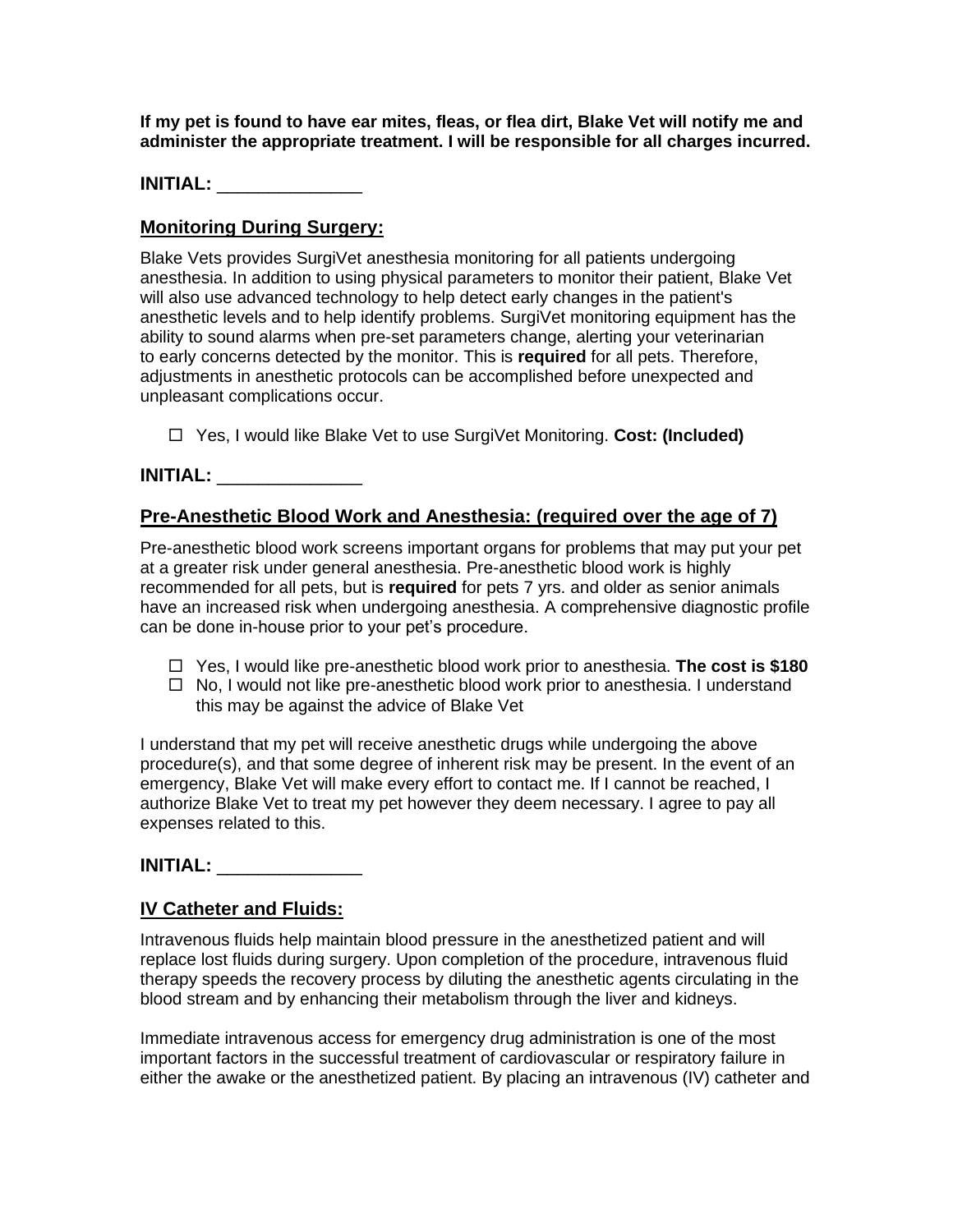line before anesthesia, your veterinarian can ensure that anesthetics, fluids, and emergency drugs can be quickly administered through the IV line should the need arise.

 $\Box$  Yes, I would like an IV catheter to be placed and fluids administered while under anesthesia. **(Included)**

# **INITIAL:** \_\_\_\_\_\_\_\_\_\_\_\_\_\_

### **Home Again Microchip**

Microchip identification greatly increases the chance of finding a missing pet. The Home Again microchip is a small chip that is safely inserted under your pet's skin between the shoulder blades.

### **Home Again Microchip Company requires a \$19.99** *ANNUAL FEE.* **The first payment will be mailed on the day of procedure by blake vets.**

- Yes, I would like my pet microchipped while under anesthesia. **The cost is \$52**
- $\Box$  No, I would not like my pet microchipped at this time.
- $\Box$  My pet is already microchipped.

# **INITIAL:** \_\_\_\_\_\_\_\_\_\_\_\_\_\_

### **X-ray, Urinalysis, and Fecal Exams**

A Urinalysis is a simple test that assesses the physical and chemical composition of urine. Abnormal results usually indicate that there is a problem with the kidneys and/or urinary system. However, a urinalysis can also provide clues about problems in other organ systems, or may indicate the presence of a metabolic disease, such as diabetes mellitus. Urinalysis is necessary for a complete assessment of the kidneys and urinary system, and should be included in any thorough evaluation of a pet's health status.

- Yes, I would like Blake Vet to run a urinalysis on my pet. **The cost is \$67.75**
- $\Box$  No, I would not like Blake Vet to run a urinalysis on my pet.

Testing for parasites helps identify zoonotic parasites that can pose a risk to children and other family members. Although some pets infected with intestinal parasites develop diarrhea or other clinical signs, many pets don't show any signs at all. The only way to identify and treat infected pets is to test them periodically for evidence of infection. Fecal flotation and Giardia testing are helpful for identifying infected pets. Even pets that regularly receive parasite preventive medication (e.g., daily or monthly medication) should be tested periodically because no single medication is effective against all possible parasites.

- Yes, I would like a fecal sent off. **The cost is \$49.75**
- $\Box$  No, I would not like a fecal sent off.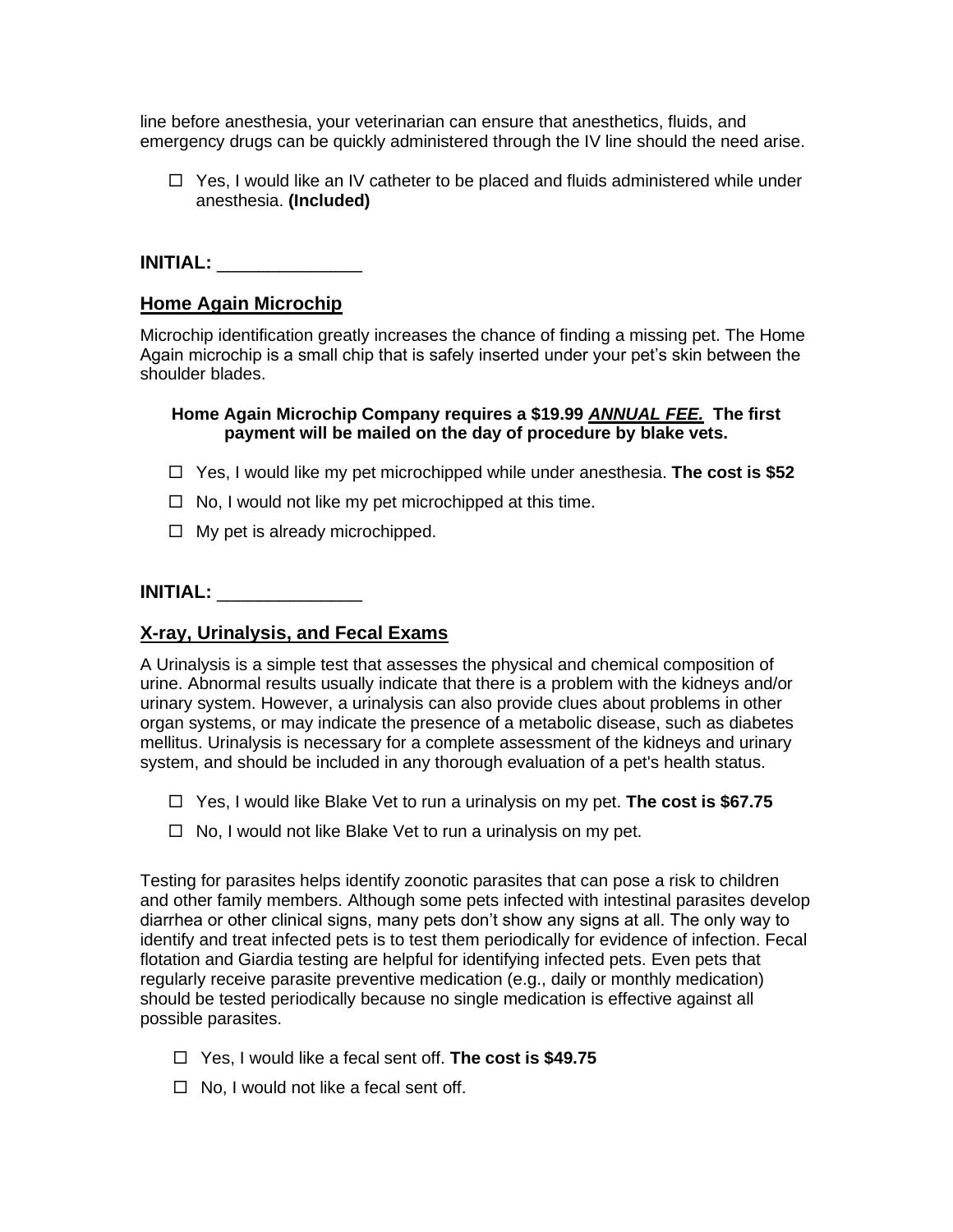Blake Vets now offers digital X-rays for all clients. Digital X-rays eliminate film processing errors, which reduces the need for retakes and thus protects your animal from unnecessary exposure to radiation. In addition, the near-spontaneous results are easily manipulated and magnified for the best view on our high-resolution computer monitor and can be quickly e-mailed to another practice for a referral or second opinion. X-rays can give your veterinarian an idea about the size and shape of organs such as the liver, spleen, kidneys, prostate, bladder, uterus, etc. Many times a tumor on one of these organs can be spotted on abdominal x-rays and addressed prior to surgery. **PLEASE NOTE: Cost of X-rays vary by size and number. The average cost is \$105 for the first x-ray and \$55 for each additional x-ray.** By agreeing to have your pet xrayed and initialing below, you are indicating that you understand the cost of your pet's x-ray may increase or decrease, depending on the size of your pet and various other factors. You also understand that you will be responsible for all charges incurred.

 $\Box$  Yes, I would like my pet X-rayed prior to surgery. The maximum number of X-

rays I approve of is

 $\Box$  No, I would not like my pet X-rayed prior to surgery.

### **INITIAL:** \_\_\_\_\_\_\_\_\_\_\_\_\_\_

### **Convenient Services:**

Please check off any services you would like Blake Vet to perform while your pet is under anesthesia:

- Ear cleaning. **Cost: \$17.00**
- Nail Trim. **Cost: \$17.00**
- $\Box$  I would not like Blake Vet to perform any of the above services.

### **INITIAL:** \_\_\_\_\_\_\_\_\_\_\_\_\_\_

### **Pain Management:**

Like humans, pets are susceptible to pain. Pain can be temporary or acute, or persistent and chronic. Acute pain usually results from surgery or sudden damage to muscles, bones, or other parts of your pet's body. Surgery, traumatic accidents, bite wounds, and sudden organ inflammation are the most common causes of acute pain in pets. In order to keep your pet as happy and comfortable as possible, pain medication is included as part of the surgery.

- □ Traditional: **Included**
- Supplemental/extended: **Cost: \$25-\$100 \*Required with dental extraction procedures and abdominal surgeries (including routine spays).**